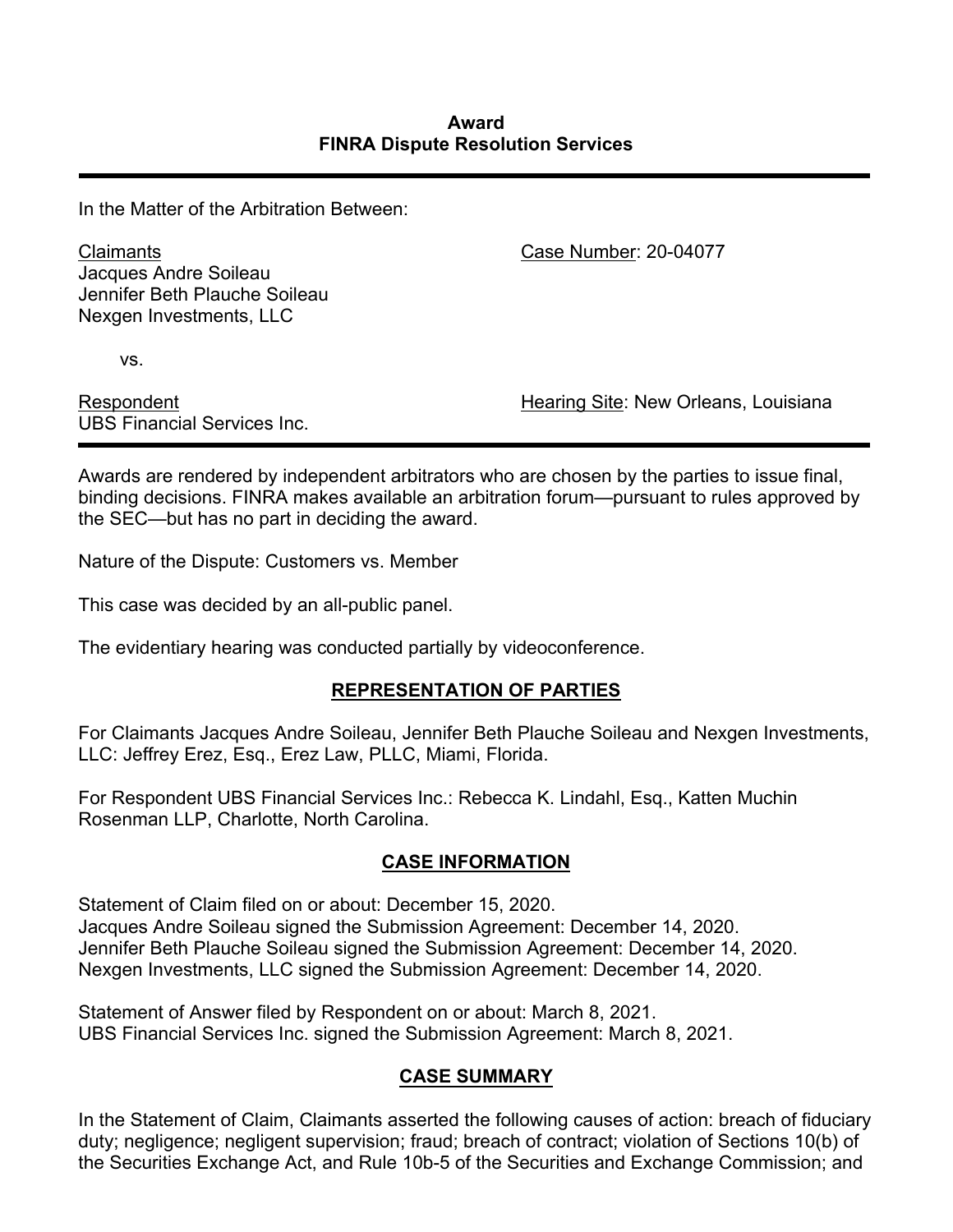FINRA Dispute Resolution Services Arbitration No. 20-04077 Award Page 2 of 5

violation of the Texas Securities Act. The causes of action relate to Claimants' investments in an options strategy product from Respondent called the Yield Enhancement Strategy ("YES").

Unless specifically admitted in the Statement of Answer, Respondent denied the allegations made in the Statement of Claim and asserted various affirmative defenses.

#### **RELIEF REQUESTED**

In the Statement of Claim*,* Claimants requested: compensatory damages between \$500,000.00 and \$1,000,000.00; punitive damages; interest; costs; attorneys' fees; and such other and further relief this Panel deemed just and proper.

In the Statement of Answer, Respondent requested: dismissal of Claimants' Statement of Claim in its entirety and with prejudice; and such other and further relief as the Panel deemed just and proper.

At the close of the hearing, Claimants requested \$58,644.00 in costs.

### **OTHER ISSUES CONSIDERED AND DECIDED**

The Arbitrators acknowledge that they have each read the pleadings and other materials filed by the parties.

On or about May 19, 2022, Respondent filed a Motion that the evidentiary hearings for May 24, 2022, through May 27, 2022, be conducted by videoconference. On or about May 20, 2022, Claimant filed a response opposing the Motion. On May 20, 2022, the Panel heard oral arguments on the Motion. On or about May 20, 2022, the Panel issued an Order that the evidentiary hearings for May 24, 2022, through May 27, 2022, would proceed via videoconference.

The Award in this matter may be executed in counterpart copies.

#### **AWARD**

After considering the pleadings, the testimony and evidence presented at the hearing, and any post-hearing submissions, the Panel has decided in full and final resolution of the issues submitted for determination as follows:

- 1. Respondent is liable for and shall pay to Claimants the sum of \$687,403.00 in compensatory damages (includes pre-judgment interest).
- 2. Respondent is liable for and shall pay to Claimants the sum of \$58,644.00 in costs.
- 3. Respondent is liable for and shall pay to Claimants the sum of \$229,134.33 in attorneys' fees pursuant to the FINRA Uniform Submission Agreements filed by the parties, along with the following case law: Cassedy v. Merrill Lynch, Pierce, Fenner & Smith, Inc., 751 So. 2d 143 (Fla. 1<sup>st</sup> DCA 2000); Wing v. J.C. Bradford & Co., 678 F. Supp. 622 at 626 (N.D. Miss. 1987); First Interregional Equity Corp. v. Haughton, 842 F. Supp. 105 at 112-113 (S.D.N.Y.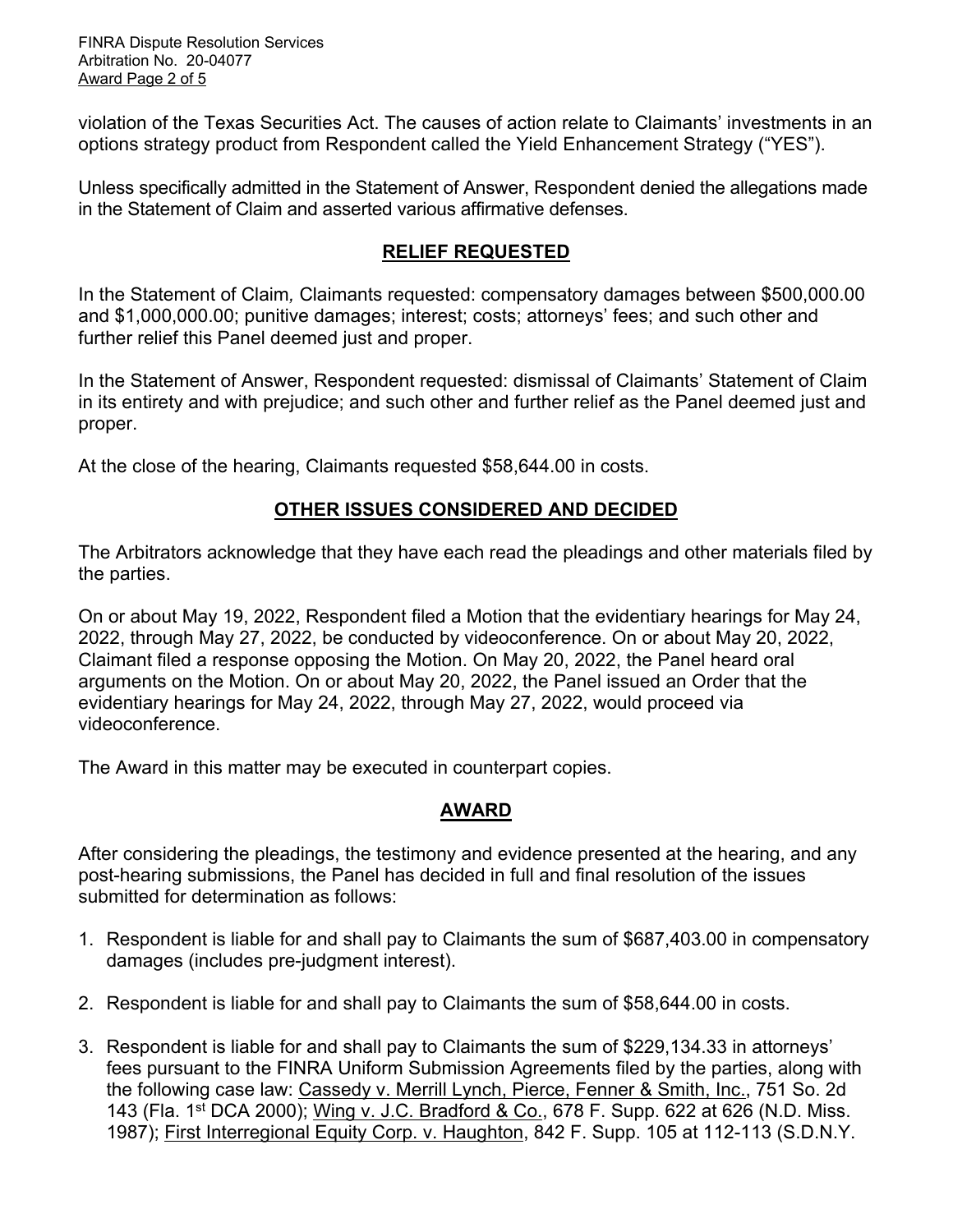1994); RAS Sec. Corp. v. Williams, 251 A.D. 2d 98 (N.Y. 1<sup>st</sup> Dep't 1998); and Marshall & Co. v. Duke, 941 F. Supp. 1207 at 1213-1215 (N.D. Ga. 1995).

- 4. Respondent shall pay Claimants the sum of \$425.00, representing reimbursement of the non-refundable portion of the initial claim filing fee paid by Claimants to FINRA Dispute Resolution Services.
- 5. Any and all claims for relief not specifically addressed herein, including any requests for punitive damages, are denied.

### **FEES**

Pursuant to the Code of Arbitration Procedure ("Code"), the following fees are assessed:

#### **Filing Fees**

FINRA Dispute Resolution Services assessed a filing fee\* for each claim:

Initial Claim Filing Fee  $=$  \$ 1,725.00

*\*The filing fee is made up of a non-refundable and a refundable portion.*

#### **Member Fees**

Member fees are assessed to each member firm that is a party in these proceedings or to the member firm(s) that employed the associated person(s) at the time of the event(s) giving rise to the dispute. Accordingly, as a party, Respondent is assessed the following:

| Member Surcharge   | $=$ \$2,475.00  |
|--------------------|-----------------|
| Member Process Fee | $=$ \$ 5,075.00 |

#### **Hearing Session Fees and Assessments**

The Panel has assessed hearing session fees for each session conducted. A session is any meeting between the parties and the Arbitrator(s), including a pre-hearing conference with the Arbitrator(s), which lasts four (4) hours or less. Fees associated with these proceedings are:

| Two (2) pre-hearing sessions with a single Arbitrator $@$ \$450.00/session |               |            | $=$ \$ | 900.00    |
|----------------------------------------------------------------------------|---------------|------------|--------|-----------|
| Pre-Hearing Conferences: April 6, 2022                                     |               | 1 session  |        |           |
|                                                                            | April 7, 2022 | 1 session  |        |           |
| Three (3) pre-hearing sessions with the Panel $@$ \$1,300.00/session       |               |            |        | 3,900.00  |
| Pre-Hearing Conferences: April 8, 2021                                     |               | 1 session  |        |           |
|                                                                            | April 1, 2022 | 1 session  |        |           |
|                                                                            | May 20, 2022  | 1 session  |        |           |
| Eighteen (18) hearing sessions @ \$1,300.00/session                        |               |            | $=$ \$ | 23,400.00 |
| Hearings:                                                                  | May 9, 2022   | 2 sessions |        |           |
|                                                                            | May 10, 2022  | 2 sessions |        |           |
|                                                                            | May 11, 2022  | 2 sessions |        |           |
|                                                                            | May 12, 2022  | 2 sessions |        |           |
|                                                                            | May 24, 2022  | 2 sessions |        |           |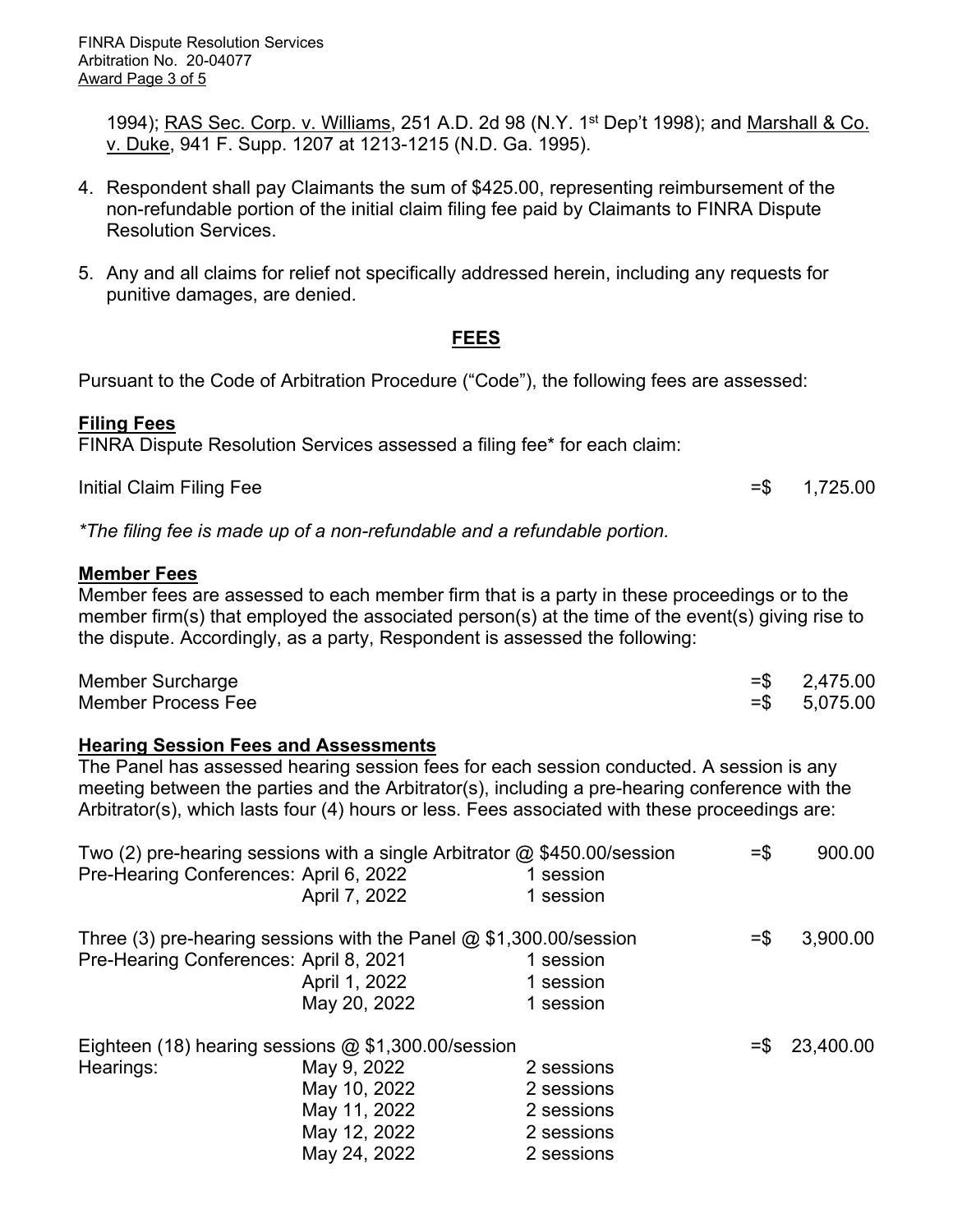| May 25, 2022                      | 3 sessions |                   |           |
|-----------------------------------|------------|-------------------|-----------|
| May 26, 2022                      | 2 sessions |                   |           |
| May 27, 2022                      | 3 sessions |                   |           |
| <b>Total Hearing Session Fees</b> |            | $=$ $\frac{1}{2}$ | 28,200.00 |

The Panel has assessed \$2,175.00 of the hearing session fees jointly and severally to Claimants.

The Panel has assessed \$26,025.00 of the hearing session fees to Respondent.

All balances are payable to FINRA Dispute Resolution Services and are due upon receipt.